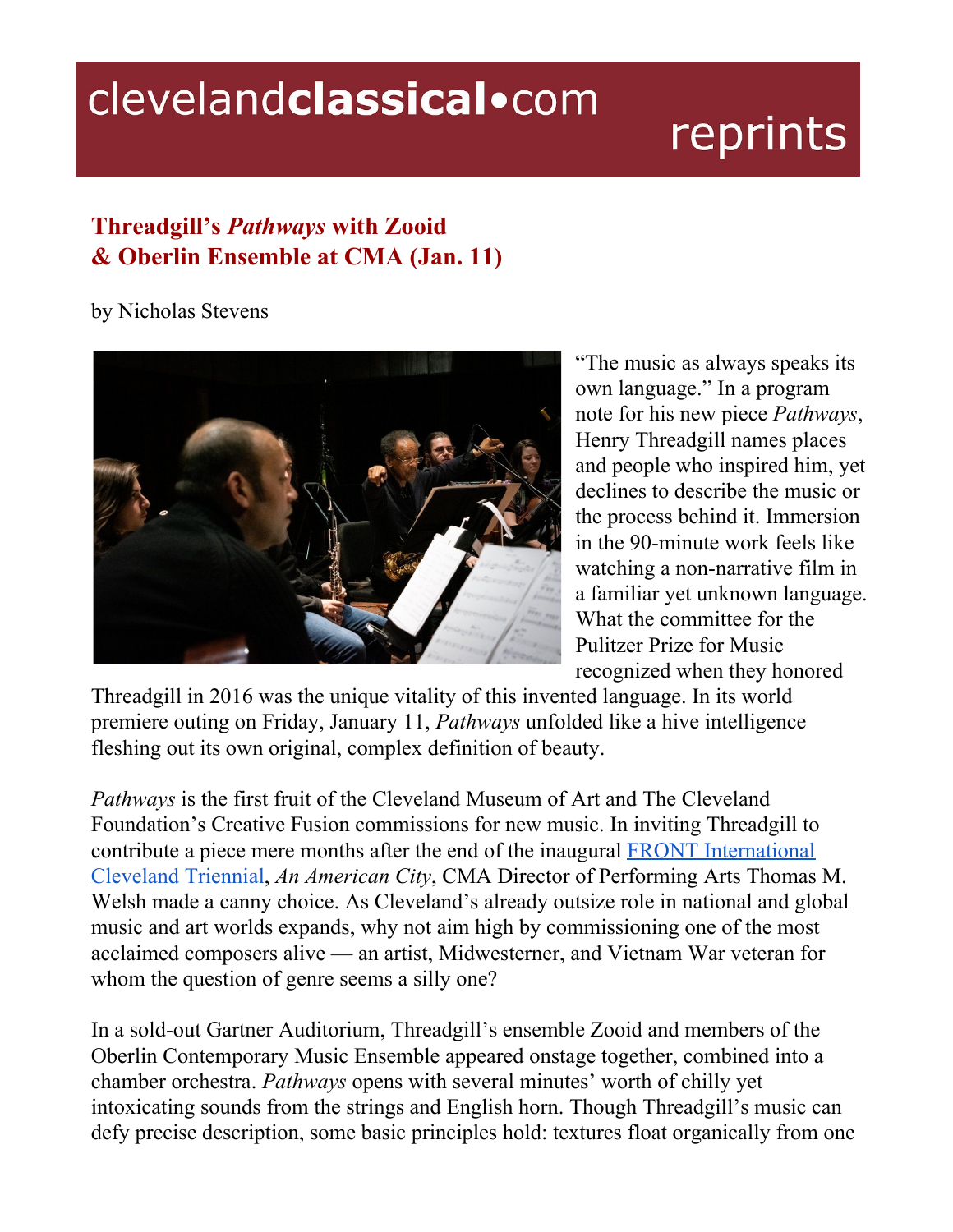to the next, a subtle counterpoint here growing to a roaring solo later. Grooves can dissolve as quickly as they come about.

Each player had time in the spotlight. Double bassist Matthew Frerck played with utter commitment and intensity. The amplification on his instrument was noticeably higher than on the other strings, which put cellist Christopher Hoffman at a disadvantage later on, despite his typically arresting and virtuosic solo playing. Lauren Anker was able to hold onto her pristine horn tone even as the music demanded flexibility. As the volume and rhythmic intensity of the music grew, the most urgent musical voice in the group that of the composer, playing alto saxophone — cut through the auditorium air like a hot blade, subtle sizzle glowing at the edges of an otherwise pure tone.



Some moments evoked big-band grandeur, others the sparse modernist soundscapes of Anton Webern. All sounded like Threadgill's work. An exploratory drum kit solo from Elliot Kavee led to a sinuous English horn solo from Remy Libbrecht, accompanied by Threadgill's bass flute. Tyler Smith's assured marimba work helped create a momentary oasis of calm. In addition to making a great team, violinist Camille Vogley-Howes and violist Devin Cowan made assertive moves as soloists. At once dreamy and skittish, Liberty Ellman's guitar playing approached an electric instrument's clarity through acoustic means.

Near the end, CME director Timothy Weiss, whose role and activity level varied widely throughout, calmly walked away from his post, leaving an ever-diminishing number of musicians to wrap up their parts. The piece concluded with tubist and trombonist Jose